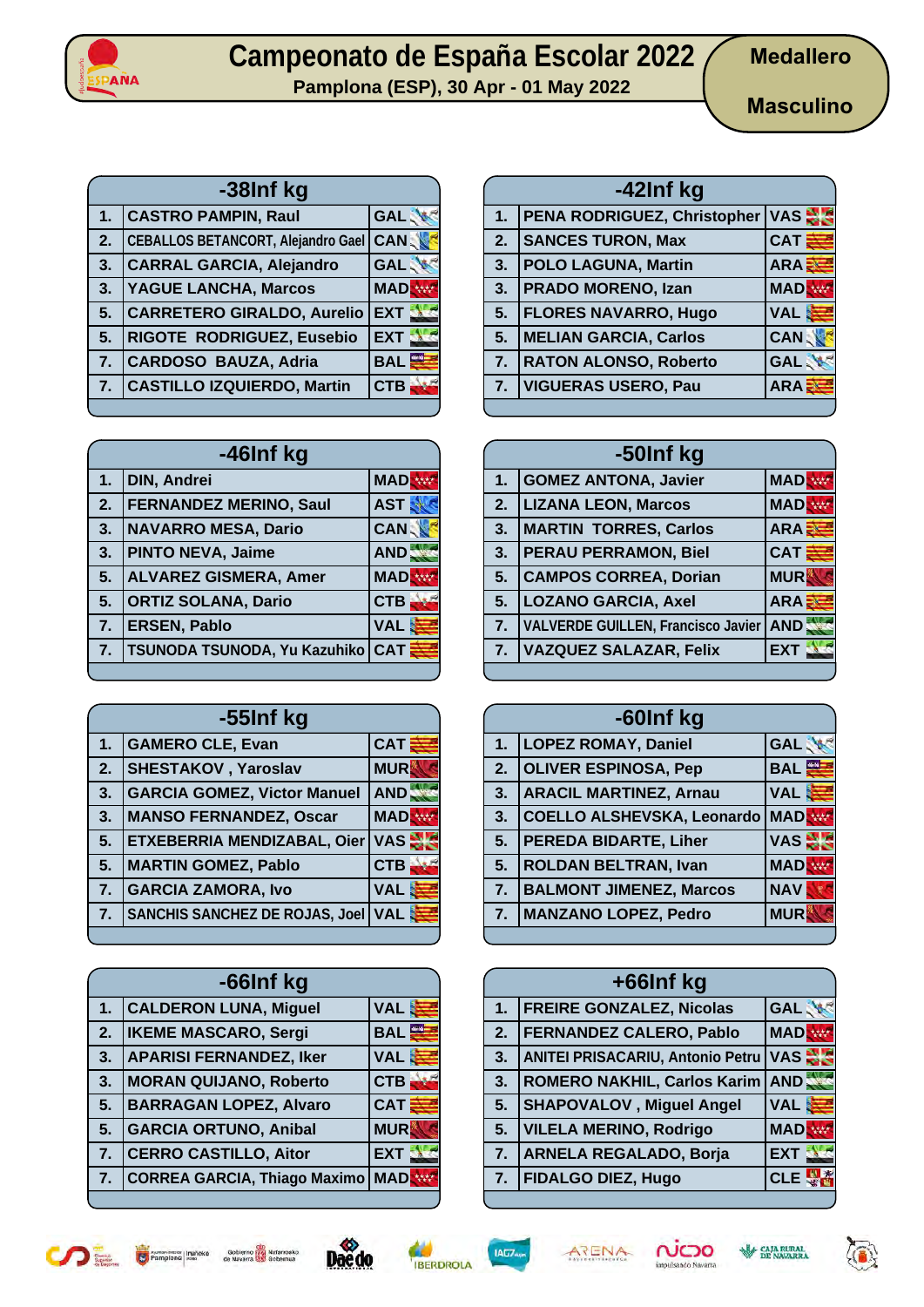

**Pamplona (ESP), 30 Apr - 01 May 2022**

| -50Cad kg |                                   |            |
|-----------|-----------------------------------|------------|
| 1.        | <b>BROTONS CARDENAS, Abel</b>     | CAT        |
| 2.        | <b>DAVIDYAN, Ernest</b>           | <b>VAL</b> |
| 3.        | <b>MILLAN SALAS, Pablo</b>        | <b>VAL</b> |
| 3.        | RICO PEDRIDO, Pablo               | <b>GAL</b> |
| 5.        | <b>SANCHEZ COSTA, Mario</b>       | <b>CTB</b> |
| 5.        | <b>SIMANCAS HERNANDEZ, Javier</b> | <b>AST</b> |
| 7.        | DE LA TORRE LOIZAGA, Oier         | <b>VAS</b> |
| 7.        | MADRID GONZALEZ, Alvaro           | <b>MAD</b> |
|           |                                   |            |

| -60Cad kg |                                        |                 |
|-----------|----------------------------------------|-----------------|
| 1.        | <b>ROBLES ROLDAN, Daniel</b>           | <b>MAD</b>      |
| 2.        | <b>COTON VAZQUEZ, Anderson Dibaris</b> | <b>GAL</b>      |
| 3.        | <b>TOCINO RUIZ, Lucas</b>              | <b>GAL</b>      |
| 3.        | <b>VISKOV, Nazar</b>                   | <b>VAL</b><br>B |
| 5.        | <b>GAMEZ RODRIGUEZ, Antonio</b>        | AND.            |
| 5.        | LOPEZ DE GUERENO ARMADA, Nacho         | <b>VAL</b>      |
| 7.        | <b>CARAZO LACUNZA, Julio</b>           | <b>MAD</b>      |
| 7.        | <b>TATO FERNANDEZ, Samuel</b>          | <b>GAL</b>      |
|           |                                        |                 |

| -73Cad kg |                                 |                    |
|-----------|---------------------------------|--------------------|
| 1.        | <b>BAZTAN MERCHAN, Inaki</b>    | <b>EXT</b>         |
| 2.        | <b>SANUDO SAMPERIO, Marco</b>   | <b>CTB</b>         |
| 3.        | <b>DORILA, Silviu Nicolas</b>   | <b>MAD</b>         |
| 3.        | <b>PAJARES FERNANDEZ, Oscar</b> | <b>RIO</b>         |
| 5.        | PEREZ LOPEZ, Luis Francisco     | VAL <mark>ま</mark> |
| 5.        | <b>SANCHEZ PEREZ, Nestor</b>    | <b>CAN</b>         |
| 7.        | <b>GONZALEZ GUTIERREZ, Hugo</b> | <b>CLE</b>         |
| 7.        | <b>MARQUES CRESPO, Gutier</b>   | <b>GAL</b>         |
|           |                                 |                    |

| -90Cad kg |                                     |            |
|-----------|-------------------------------------|------------|
| 1.        | <b>YUDANOV, Nikita</b>              | <b>VAL</b> |
| 2.        | <b>RAMIREZ PEREZ, Antonio Aixel</b> | <b>CAN</b> |
| 3.        | <b>LOZANO PASTOR, Guillem</b>       | <b>CAT</b> |
| 3.        | <b>MEZVRISHVILI ASHADZE, Beka</b>   | AND.       |
| 5.        | <b>LAVADO RETA, Aritz</b>           | <b>NAV</b> |
| 5.        | PARDO RODRIGUEZ, Pablo              | <b>EXT</b> |
| 7.        | <b>CABALLERO SANCHEZ, Marcos</b>    | <b>MAD</b> |
| 7.        | <b>GARRIDO SERRANO, Alejandro</b>   | <b>MUR</b> |
|           |                                     |            |

| -55Cad kg      |                                  |            |  |
|----------------|----------------------------------|------------|--|
| 1.             | MORALES CABALLERO, Eric Juan CAN |            |  |
| 2.             | LOPEZ VEGA, Endika               | VAS -      |  |
| 3.             | MIRANDA GALINDO, Eduardo         | ARAE       |  |
| 3.             | <b>ROSADO LOPEZ, Rodrigo</b>     | AND.       |  |
| 5.             | <b>PENAS MERINO, Unai</b>        | <b>GAL</b> |  |
| 5 <sub>1</sub> | <b>ROJAS DE LA ROSA, Alexis</b>  | AND.       |  |
| 7.             | <b>GARCIA RODRIGUEZ, Hugo</b>    | <b>CTB</b> |  |
| 7.             | <b>TEBAR ZAMORA, Ruben</b>       | <b>MAD</b> |  |
|                |                                  |            |  |

| -66Cad kg      |                                |             |
|----------------|--------------------------------|-------------|
| 1 <sub>1</sub> | MIER AROCO, David              | <b>MADE</b> |
| 2.             | <b>CATALA BORI, Jorge</b>      | <b>VAL</b>  |
| 3.             | <b>INFANZON OCAMPO, Carlos</b> | <b>GAL</b>  |
| 3.             | <b>PARRILLA MUNOZ, Daniel</b>  | <b>GAL</b>  |
| 5.             | <b>QUEREDA YUCICE, Hugo</b>    | <b>GAL</b>  |
| 5.             | <b>SEDANO CASTELL, Luis</b>    | <b>VAL</b>  |
| 7.             | <b>CABANAS GRANDE, Marcos</b>  | <b>MAD</b>  |
| 7.             | <b>HIDALGO CLAUSIN, Alex</b>   | <b>CAT</b>  |
|                |                                |             |

| -81 Cad kg |                               |              |
|------------|-------------------------------|--------------|
| 1.         | <b>ENERIZ GARCIA, Arkaitz</b> | <b>NAV</b>   |
| 2.         | <b>VEGARA MARTIN, Ivan</b>    | <b>GAL</b>   |
| 3.         | <b>CALVO SANCHEZ, Bruno</b>   | <b>GAL</b>   |
| 3.         | <b>SPOONER SANCHEZ, Iker</b>  | <b>VAL</b>   |
| 5.         | <b>SORIANO MORON, Dario</b>   | AND          |
| 5.         | <b>TCHELISHVILI</b> , Akaki   | $CAT \equiv$ |
| 7.         | <b>CHAMORRO NAVARRO, Ivan</b> | <b>EXT</b>   |
| 7.         | ZARCO PEINADO, Rodrigo        | <b>CLM</b>   |
|            |                               |              |

|    | +90Cad kg                    |            |
|----|------------------------------|------------|
|    | 1.   KEVLISHVILI, Davit      | <b>VAL</b> |
| 2. | MATVEIEV, Nikita             | <b>CAT</b> |
| 3. | <b>GARCIA ROJAS, Rodrigo</b> | <b>MAD</b> |
| 3. | <b>MARTIN ROBLEDO, Iker</b>  | <b>MAD</b> |
| 5. | <b>RUIZ DIAZ, Juan Jose</b>  | AND.       |
| 5. | <b>SECO NAVAS, Borja</b>     | <b>VAS</b> |
| 7. | DIGMELASHVILI, Beka          | <b>CAT</b> |
|    | 7. STEFAN, Luis Daniel       | <b>VAL</b> |











6

**SALA RURAL**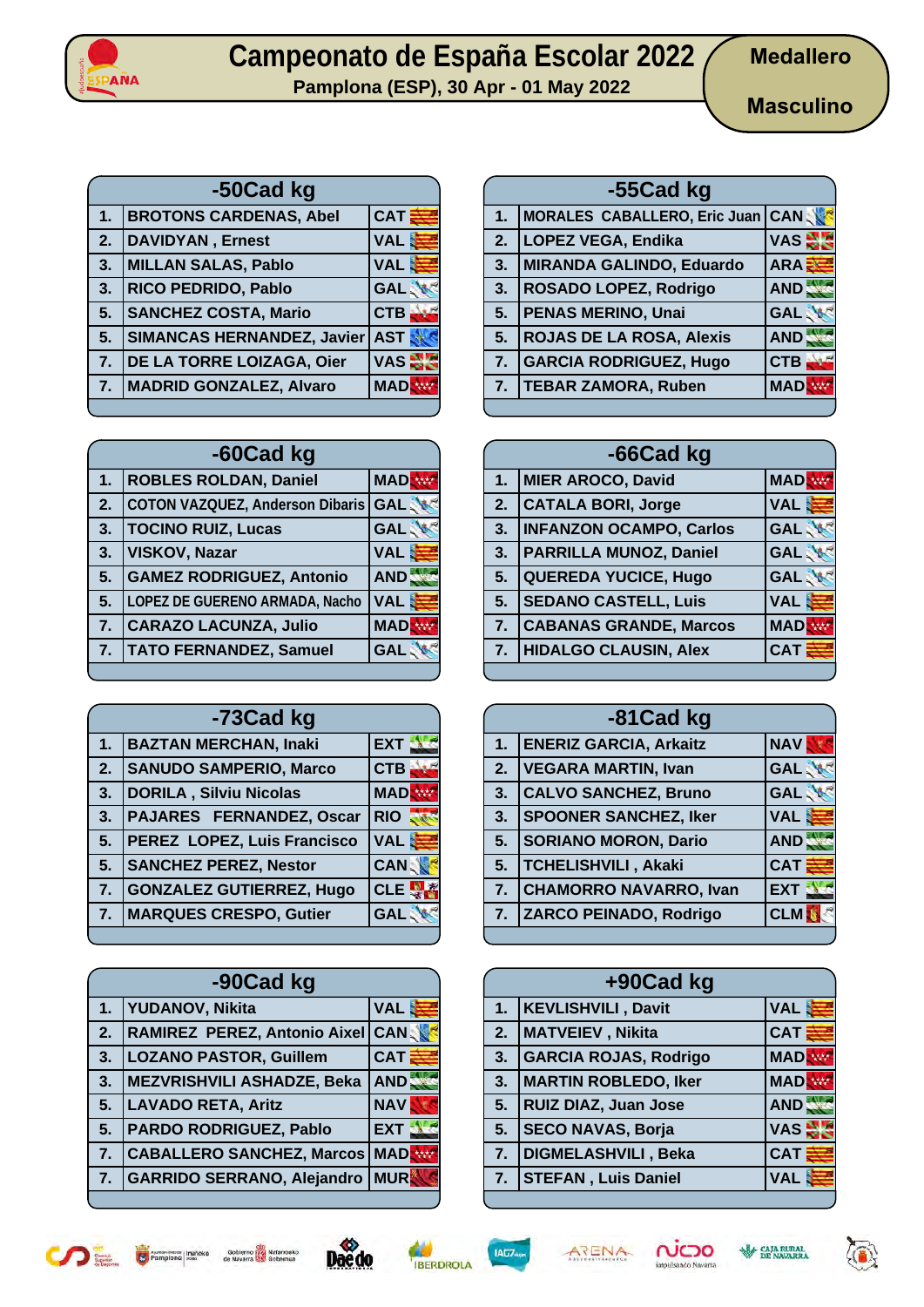

**Pamplona (ESP), 30 Apr - 01 May 2022**

**Femenino**

| -36Inf kg        |                                   |            |
|------------------|-----------------------------------|------------|
| $1-$             | <b>SADABA CORBACHO, June</b>      | VAS 2      |
| $\overline{2}$ . | <b>DIAZ FERNANDEZ, Yanira</b>     | AND.       |
| $\mathbf{3}$ .   | <b>ESCOBAR LOPEZ, Daniela</b>     | <b>MAD</b> |
| 3.               | <b>GONZALEZ PICAZO, Sofia</b>     | <b>CLM</b> |
| 5.               | <b>BONAFONT MOLINA, Lucia</b>     | <b>CAT</b> |
| 5.               | <b>GARCIA DIAZ, Sara</b>          | <b>MAD</b> |
| 7.               | <b>FERNANDEZ BERNABEU, Gisela</b> | <b>VAL</b> |
| 7.               | <b>SANCHEZ MAGAZ, Ainara</b>      | <b>MAD</b> |
|                  |                                   |            |

| -44Inf kg                 |                                  |            |
|---------------------------|----------------------------------|------------|
| 1.                        | <b>GONZALEZ OVIES, Leire</b>     | <b>AST</b> |
| $\overline{\mathbf{2}}$ . | <b>VICENT OLMEDO, Maria</b>      | <b>BAL</b> |
| 3.                        | DE MIGUEL GARCIA-FRAILE, Valeria | <b>MAD</b> |
| 3.                        | <b>MANSO FERNANDEZ, Sandra</b>   | <b>MAD</b> |
| 5.                        | <b>DAMAS NODA, Gara Maria</b>    | <b>CAN</b> |
| 5.                        | <b>MUNIZ DEL VALLE, Daniela</b>  | CTB        |
| 7.                        | <b>CORDOBA LECHON, Andrea</b>    | <b>MAD</b> |
| 7.                        | <b>NUNEZ CASADO, Andrea</b>      | <b>EXT</b> |
|                           |                                  |            |

| -52Inf kg      |                                              |             |
|----------------|----------------------------------------------|-------------|
| 1.             | <b>MARTINEZ DE RITUERTO MORILLAS, Monica</b> | <b>MAD</b>  |
| 2.             | <b>VAZQUEZ FERNANDEZ, Irene</b>              | <b>GAL</b>  |
| 3.             | <b>ALONSO CRESPO, Daniela</b>                | <b>CTB</b>  |
| 3.             | <b>ELOSEGUI DOMINGUEZ, Nahikari</b>          | <b>NAV</b>  |
| 5.             | <b>HERNANDEZ CALVO, Silvia</b>               | <b>MAD</b>  |
| 5.             | <b>RAMIREZ DIAZ, Gabriela</b>                | <b>CANS</b> |
| 7 <sub>1</sub> | <b>AURIS LLERINS, Martina</b>                | ARA E       |
| 7.             | <b>GARCIA PONCE, Leire</b>                   | <b>MAD</b>  |
|                |                                              |             |

| -63Inf kg |                                          |             |
|-----------|------------------------------------------|-------------|
| 1.        | <b>GARCIA RODRIGUEZ, Mercedes</b>        | <b>AST</b>  |
| 2.        | <b>JIMENEZ MUNOZ, Silvia</b>             | <b>MAD</b>  |
| 3.        | <b>ESCASO HURTADO, Visitacion</b>        | <b>MAD</b>  |
| 3.        | <b>GARCIA ALCARAZ TRUCHAUD, Celia</b>    | <b>MUR</b>  |
| 5.        | <b>GUTIERREZ MARTINEZ, Ana Esperanza</b> | <b>MAD</b>  |
| 5.        | <b>RICO RAMIREZ, Sara</b>                | <b>ARAE</b> |
| 7.        | <b>GARCIA FERNANDEZ, Carla</b>           | <b>VAL</b>  |
| 7.        | <b>GONZALEZ ROMANILLOS, Leyre</b>        | ARA E       |
|           |                                          |             |

| -40Inf kg      |                                   |            |
|----------------|-----------------------------------|------------|
| $\mathbf{1}$ . | <b>MARTIN CARRICHES, Aiora</b>    | VAL &      |
| 2.             | <b>MORENO TORRES, Eva</b>         | <b>MAD</b> |
| 3.             | <b>FERNANDEZ AMSTRONG, Ela</b>    | <b>CTB</b> |
| 3.             | <b>VIZCAINO HERNANZ, Aroa</b>     | <b>MAD</b> |
| 5.             | <b>ALCARAZ CALATRAVA, Candela</b> | <b>AND</b> |
| 5.             | <b>CASAS DUBLINO, Noelia</b>      | <b>MAD</b> |
| 7.             | <b>GARCIA EL KIHAL, Amira</b>     | <b>VAL</b> |
| 7.             | <b>MONTES MOURIZ, Ines</b>        | <b>AST</b> |
|                |                                   |            |

| -48Inf kg      |                                 |            |  |
|----------------|---------------------------------|------------|--|
| 1 <sub>1</sub> | <b>VILLEGAS SANTOS, Gala</b>    | <b>MAD</b> |  |
| 2.             | <b>SOUSA LAVANDEIRA, Zeltia</b> | <b>GAL</b> |  |
| 3.             | <b>BELTRAN MARUENDA, Ivet</b>   | <b>CAT</b> |  |
| 3.             | <b>FERRERAS GARCIA, Alba</b>    | ARA        |  |
| 5.             | <b>GIMENO GONZALEZ, Rocio</b>   | <b>MAD</b> |  |
| 5 <sub>1</sub> | <b>MESTRES LOPEZ, Andrea</b>    | <b>CAT</b> |  |
| 7.             | <b>IRIBARREN LOPEZ, Carla</b>   | <b>NAV</b> |  |
| 7.             | <b>LEAL RODRIGUEZ, Marta</b>    | <b>VAL</b> |  |
|                |                                 |            |  |

| -57Inf kg |                                    |                   |
|-----------|------------------------------------|-------------------|
| 1.        | <b>GIMENO PEREIRA, Julia</b>       | ARA               |
| 2.        | <b>ALVAREZ GARCIA, Lola</b>        | <b>MAD</b>        |
| 3.        | <b>PEREZ HERNANDEZ, Nur</b>        | $CAT \geq$        |
| 3.        | <b>ROMERO SEDANO, Carla</b>        | CLE $\frac{1}{3}$ |
| 5.        | <b>FERNANDEZ MUNOZ, Ainhoa</b>     | <b>MAD</b>        |
| 5.        | <b>VEIRAS PINTOR, Carola</b>       | <b>GAL</b>        |
| 7.        | <b>BLANCO GARCIA, Aroa</b>         | <b>GAL</b>        |
| 7.        | <b>HERNANDEZ RODRIGUEZ, Eliana</b> | <b>CAN</b>        |

|                | +63Inf kg                        |            |
|----------------|----------------------------------|------------|
| 1 <sub>1</sub> | <b>CENTENO TERAN, Patricia</b>   | <b>CTB</b> |
| 2.             | MILOSEVIC, Ksenija               | <b>CAT</b> |
| 3.             | <b>SANCHEZ VALLE, Andrea</b>     | <b>MAD</b> |
| 3.             | <b>SOLBES CONDADO, Maria</b>     | <b>VAL</b> |
| 5.             | <b>CIFUENTES MOLINA, Maria</b>   | <b>CLM</b> |
| 5.             | <b>GUZMAN DOMENECH, Soraia</b>   | <b>CAT</b> |
| 7.             | <b>ARNAU CHUQUISPUMA, Ainhoa</b> | <b>BAL</b> |
| 7.             | <b>GARCIA MARTINEZ, Nerea</b>    | <b>NAV</b> |











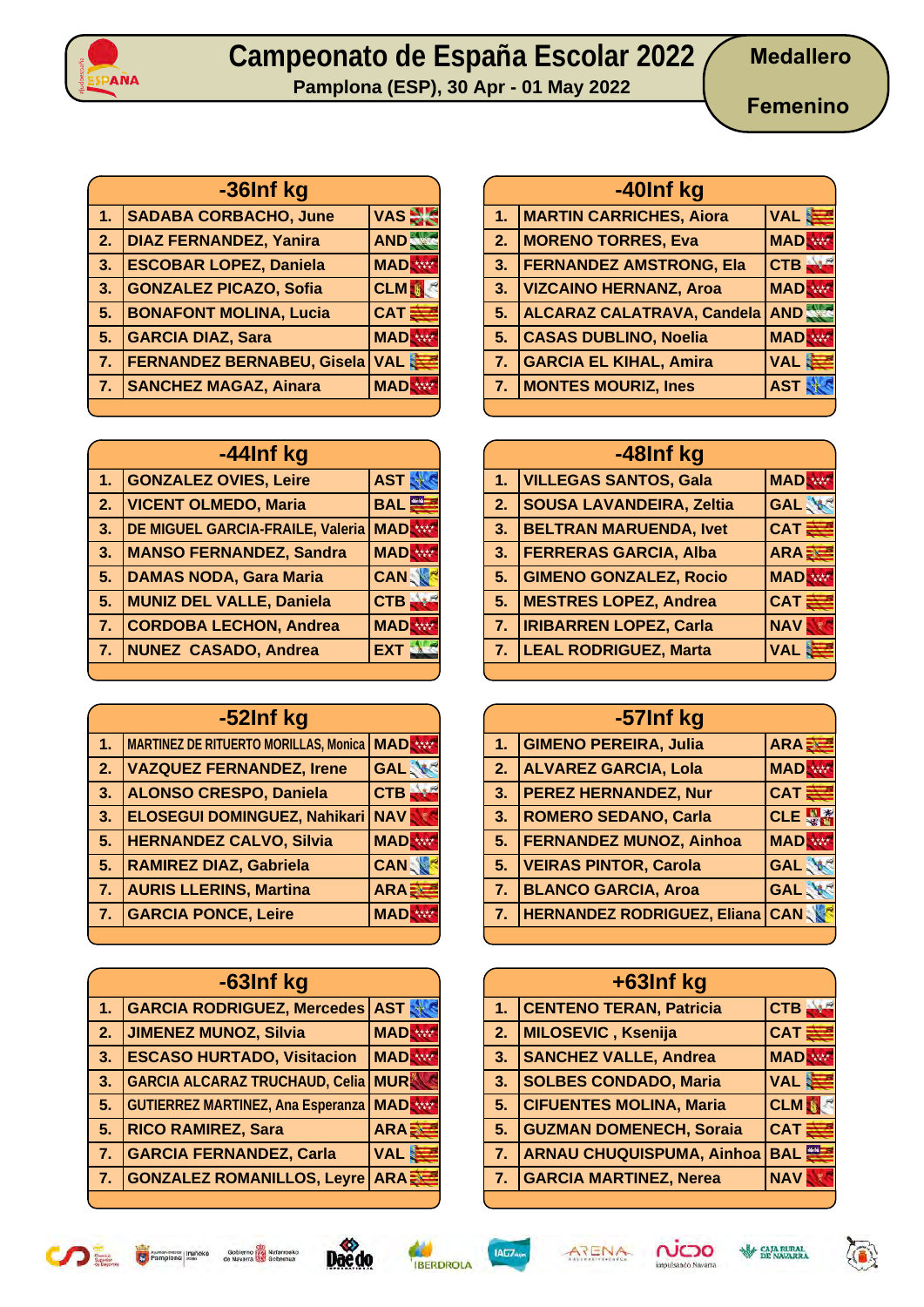



**Pamplona (ESP), 30 Apr - 01 May 2022**

|              | -40Cad kg                              |            |
|--------------|----------------------------------------|------------|
| 1.           | <b>SERRANO GEMES, Estela</b>           | <b>MAD</b> |
| $\mathbf{2}$ | <b>SALGUERO CAPELLAN, Soledad</b>      | <b>EXT</b> |
| 3.           | <b>GIL ESPINA, Lucia</b>               | <b>GAL</b> |
| 3.           | <b>OJEDA ARANDA, Daniela</b>           | <b>VAL</b> |
| 5.           | <b>MONTERO ALMOGUERA, Carmen Maria</b> | AND.       |
| 5.           |                                        |            |
| 7.           |                                        |            |
| 7.           |                                        |            |
|              |                                        |            |

| -48Cad kg |                                 |             |  |  |  |  |
|-----------|---------------------------------|-------------|--|--|--|--|
| 1.        | <b>DIAZ HERNANDEZ, Aitana</b>   | VAL 遗       |  |  |  |  |
| 2.        | <b>PASTOR GALVEZ, Lucia</b>     | <b>MAD</b>  |  |  |  |  |
| 3.        | <b>GAITERO MARTIN, Marta</b>    | <b>GAL</b>  |  |  |  |  |
| 3.        | <b>RIBERO SUAREZ, Daniela</b>   | <b>CANS</b> |  |  |  |  |
| 5.        | <b>CASTRO ESTEBAN, Malena</b>   | <b>GAL</b>  |  |  |  |  |
| 5.        | <b>SANCHEZ DOZAGARAT, Naia</b>  | <b>VAS</b>  |  |  |  |  |
| 7.        | <b>HOSTALET CECILIA, Alicia</b> | <b>VAL</b>  |  |  |  |  |
| 7.        | <b>MERINO GOMEZ, Celia</b>      | <b>MAD</b>  |  |  |  |  |
|           |                                 |             |  |  |  |  |

|                | -57Cad kg                         |            |
|----------------|-----------------------------------|------------|
| 1.             | <b>ALBITOS LOPEZ, Carla</b>       | <b>MAD</b> |
| 2.             | <b>MADARIAGA HUEGUN, Itsaso</b>   | $VAS =$    |
| 3.             | <b>DOMINGUEZ BOSCH, Ingrid</b>    | <b>CAT</b> |
| 3.             | <b>PAZOS TRILLO, Lucia</b>        | <b>GAL</b> |
| 5.             | <b>CARPIO FERNANDEZ, Lucia</b>    | <b>MAD</b> |
| 5.             | <b>MARTIN GONZALEZ, Angela</b>    | <b>GAL</b> |
| 7 <sub>1</sub> | <b>SUAREZ GARCIA, Adriana</b>     | <b>CAN</b> |
| 7.             | <b>VILLAMEDIANA JUNCAL, Leyre</b> | <b>GAL</b> |
|                |                                   |            |

|    | -70Cad kg                           |               |
|----|-------------------------------------|---------------|
| 1. | <b>PERALTA BEJAR, Marina</b>        | <b>CAT</b>    |
| 2. | <b>SEVILLANO FERNANDEZ, Daniela</b> | <b>AST</b>    |
| 3. | <b>CALDERON LUNA, Mar</b>           | <b>VAL</b>    |
| 3. | <b>HIJARRUBIA GONZALEZ, Sofia</b>   | <b>CLE</b>    |
| 5. | REYES SOSA, Leanna Victoria         | $VAS \approx$ |
| 5. | <b>RODRIGUEZ LARGO, Cristina</b>    | <b>MAD</b>    |
| 7. | <b>OROZCO CALVETE, Alejandra</b>    | <b>GAL</b>    |
| 7. | <b>PEREZ MUR, Candela</b>           | <b>ARA</b>    |

|                | -44Cad kg                       |            |
|----------------|---------------------------------|------------|
| 1 <sub>1</sub> | <b>BEORLEGUI OSES, Marta</b>    | <b>NAV</b> |
| 2.             | <b>TORIBIO MONTERO, Valeria</b> | <b>MAD</b> |
|                | 3. HERRERA PEREZ, Paula         | <b>CTB</b> |
| 3.             | <b>MOLINA OLIVER, Laura</b>     | <b>VAL</b> |
| 5.             | <b>MEDRANO APILANIZ, Mencia</b> | <b>RIO</b> |
| 5.             | <b>PUENTE LOPEZ, Africa</b>     | <b>MAD</b> |
| 7 <sub>1</sub> | <b>CARRION NAVARRO, Sara</b>    | <b>AND</b> |
| 7.             | NUNO DE LA ROSA CENTENO, Carla  | <b>MAD</b> |
|                |                                 |            |

|                           | -52Cad kg                             |                   |
|---------------------------|---------------------------------------|-------------------|
| 1.                        | <b>RODRIGUEZ QUINTANA, Ane</b>        | <b>VAS!</b>       |
| $\overline{\mathbf{2}}$ . | <b>SAEZ HEVIA, Adriana</b>            | <b>MAD</b>        |
| 3.                        | <b>CABEZUDO NIETO, Adriana</b>        | CLE $\frac{m}{2}$ |
| 3.                        | <b>SANTIAGO SANTANA, Odaliss</b>      | VAL S             |
| 5.                        | <b>GOMEZ SILVESTRE, Sandra Xiu</b>    | <b>CTB</b>        |
| 5.                        | <b>VILLAHOZ MARTINEZ, Ines Teresa</b> | <b>GAL</b>        |
| 7.                        | <b>BURGOS SEGADE, Raquel</b>          | <b>AST</b>        |
| 7.                        | <b>PEREZ AGUEDA, Alejandra</b>        | <b>ARA</b>        |
|                           |                                       |                   |

|    | -63Cad kg                                    |            |
|----|----------------------------------------------|------------|
| 1. | <b>CARAZO LACUNZA, Andrea</b>                | <b>MAD</b> |
| 2. | MARTINEZ DE RITUERTO MORILLAS, Beatriz   MAD |            |
| 3. | DANCHEVA EMILIYANOVA, Alekxia GAL            |            |
| 3. | <b>PEREZ BANEZ, Paula</b>                    | AND.       |
| 5. | <b>GOMEZ IBASETA, Marina</b>                 | <b>GAL</b> |
| 5. | <b>OBRADOR GONZALEZ, Martina</b>             | VAL S      |
| 7. | <b>LLOBET FRIGOLS, Berta</b>                 | VAL S      |
| 7. | <b>ROJO PORQUET, Bruna</b>                   | <b>VAL</b> |
|    |                                              |            |

|     | +70Cad kg                        |              |
|-----|----------------------------------|--------------|
| 1.7 | <b>MARIN</b> , Alejandra Beatriz | <b>AND</b>   |
| 2.  | <b>COULIBALY TOURE, Mama</b>     | $ARA\bar{z}$ |
| 3.  | <b>GONZALEZ LORIENTE, Laura</b>  | ARA 3        |
| 3.  | <b>SALA CANO, Aitana</b>         | VAL S        |
| 5.  | <b>MARGELI REY, Laia</b>         | <b>CAT</b>   |
| 5.  | <b>MORENO CAMPO, June</b>        | <b>GAL</b>   |
| 7.  | <b>PENA MORON, Cristina</b>      | <b>CLE</b>   |
| 7.  | <b>TANAKA ANGULO, Kaori</b>      | CAN.         |













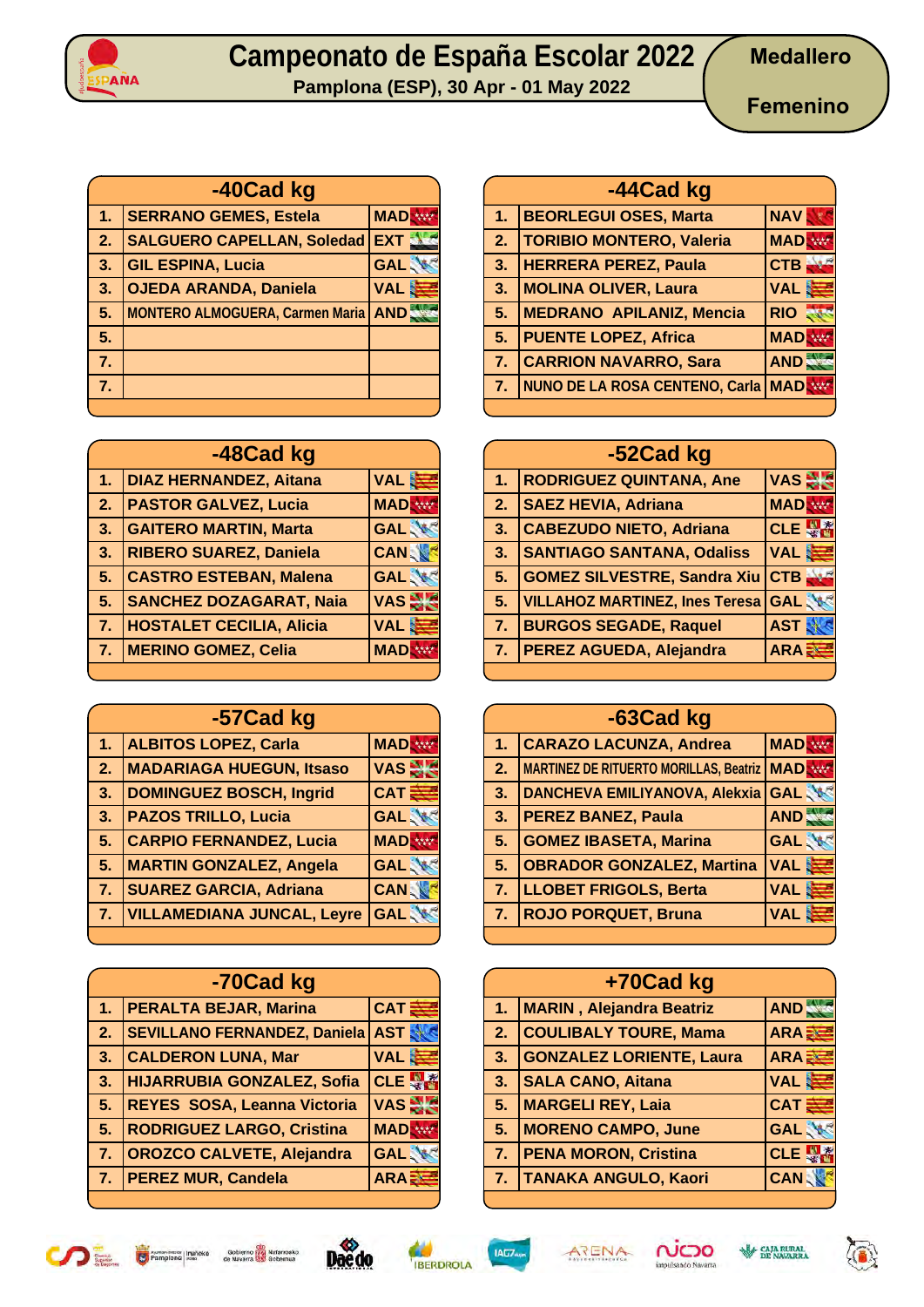

**Medallero**

**Pamplona (ESP), 30 Apr - 01 May 2022**

**Equipos**

|         |                              | Peso | $-50$ kg      | $-55$ kg      | $-60$ kg      | $-66$ kg      | $-73$ kg      | $-81$ kg      | -90 kg        | +90 kg        | Puntos M.                        | Clas. M.                |
|---------|------------------------------|------|---------------|---------------|---------------|---------------|---------------|---------------|---------------|---------------|----------------------------------|-------------------------|
|         | <b>Cadete Masculino</b>      |      |               |               |               |               |               |               |               |               |                                  |                         |
|         | Valencia                     |      | Plata         |               | <b>Bronce</b> | Plata         |               | <b>Bronce</b> | Oro           | Oro           | 18                               |                         |
|         | <b>Madrid</b>                |      |               |               | Oro           | Oro           | <b>Bronce</b> |               |               | <b>Bronce</b> | 12                               | $\overline{2}$          |
| 3       | Cataluña                     |      | Oro           |               |               |               |               |               | <b>Bronce</b> | Plata         | 9                                | 3                       |
| 4       | Galicia                      |      | <b>Bronce</b> |               | Plata         | <b>Bronce</b> |               | Plata         |               |               | 8                                | 4                       |
| 5       | <b>Canarias</b>              |      |               | Oro           |               |               |               |               | Plata         |               | $\overline{8}$                   | 4                       |
| 6       | Extremadura                  |      |               |               |               |               | Oro           |               |               |               | $\overline{5}$                   | 6                       |
|         | <b>Navarra</b>               |      |               |               |               |               |               | Oro           |               |               | $\overline{5}$                   | 6                       |
| 8       | Cantabria                    |      |               |               |               |               | Plata         |               |               |               | $\overline{3}$                   | 8                       |
|         | 9 País Vasco                 |      |               | Plata         |               |               |               |               |               |               | 3                                | 8                       |
|         | 10 Andalucia                 |      |               | <b>Bronce</b> |               |               |               |               | <b>Bronce</b> |               | $\overline{2}$                   | 10                      |
|         | 11 Aragón                    |      |               | <b>Bronce</b> |               |               |               |               |               |               |                                  | $\overline{11}$         |
| 12      | Rioja                        |      |               |               |               |               | <b>Bronce</b> |               |               |               |                                  | $\overline{11}$         |
| 13      | <b>Baleares</b>              |      |               |               |               |               |               |               |               |               | $\overline{0}$                   | 13                      |
| 14      | <b>Asturias</b>              |      |               |               |               |               |               |               |               |               | $\mathbf 0$                      | 13                      |
| 15      | Castilla y León              |      |               |               |               |               |               |               |               |               | $\mathbf 0$                      | 13                      |
| 16      | Castilla la Mancha           |      |               |               |               | u.            |               |               |               |               | $\overline{0}$                   | 13                      |
|         |                              |      |               |               |               |               |               |               |               |               |                                  |                         |
|         |                              |      |               |               |               |               |               |               |               |               |                                  |                         |
|         |                              | Peso | $-40$ kg      | $-44$ kg      | $-48$ kg      | $-52$ kg      | $-57$ kg      | $-63$ kg      | -78 kg        | +78 kg        | Puntos F.                        | Clas. F.                |
|         | <b>Cadete Femenino</b>       |      |               |               |               |               |               |               |               |               |                                  |                         |
|         | <b>Madrid</b>                |      | Oro           | Plata         | Plata         | Plata         | Oro           | Oro           |               |               | 24                               |                         |
| 2       | Valencia                     |      | <b>Bronce</b> | <b>Bronce</b> | Oro           | <b>Bronce</b> |               |               | <b>Bronce</b> | <b>Bronce</b> | 10                               | $\overline{\mathbf{2}}$ |
| 3       | <b>País Vasco</b>            |      |               |               |               | Oro           | Plata         |               |               |               | 8                                | 3                       |
| 4       | Cataluña                     |      |               |               |               |               | <b>Bronce</b> |               | Oro           |               | 6                                | 4                       |
|         | <b>Andalucia</b>             |      |               |               |               |               |               | <b>Bronce</b> |               | Oro           | 6                                | 4                       |
| 6       | <b>Navarra</b>               |      |               | Oro           |               |               |               |               |               |               | $\overline{5}$                   | 6                       |
|         | <b>Galicia</b>               |      | <b>Bronce</b> |               | <b>Bronce</b> |               | <b>Bronce</b> | <b>Bronce</b> |               |               | $\overline{4}$                   | $\overline{7}$          |
| 8       | <b>Asturias</b>              |      |               |               |               |               |               |               | Plata         |               | 3                                | 8                       |
|         | 9 Extremadura                |      | Plata         |               |               |               |               |               |               |               | $\overline{3}$                   | 8                       |
|         | 10 Aragón                    |      |               |               |               |               |               |               |               | Plata         | $\overline{3}$                   | 8                       |
|         | Castilla y León              |      |               |               |               | <b>Bronce</b> |               |               | <b>Bronce</b> |               | $\overline{2}$                   | $\overline{11}$         |
| 12      | <b>Canarias</b>              |      |               |               | <b>Bronce</b> |               |               |               |               |               |                                  | 12                      |
| 13      | Cantabria                    |      |               | <b>Bronce</b> |               |               |               |               |               |               |                                  | 12                      |
|         | 14 Baleares                  |      |               |               |               |               |               |               |               |               | $\overline{0}$                   | 14                      |
| 15<br>6 | Castilla la Mancha<br>Murcia |      |               |               |               |               |               |               |               |               | $\overline{0}$<br>$\overline{0}$ | 14<br>14                |